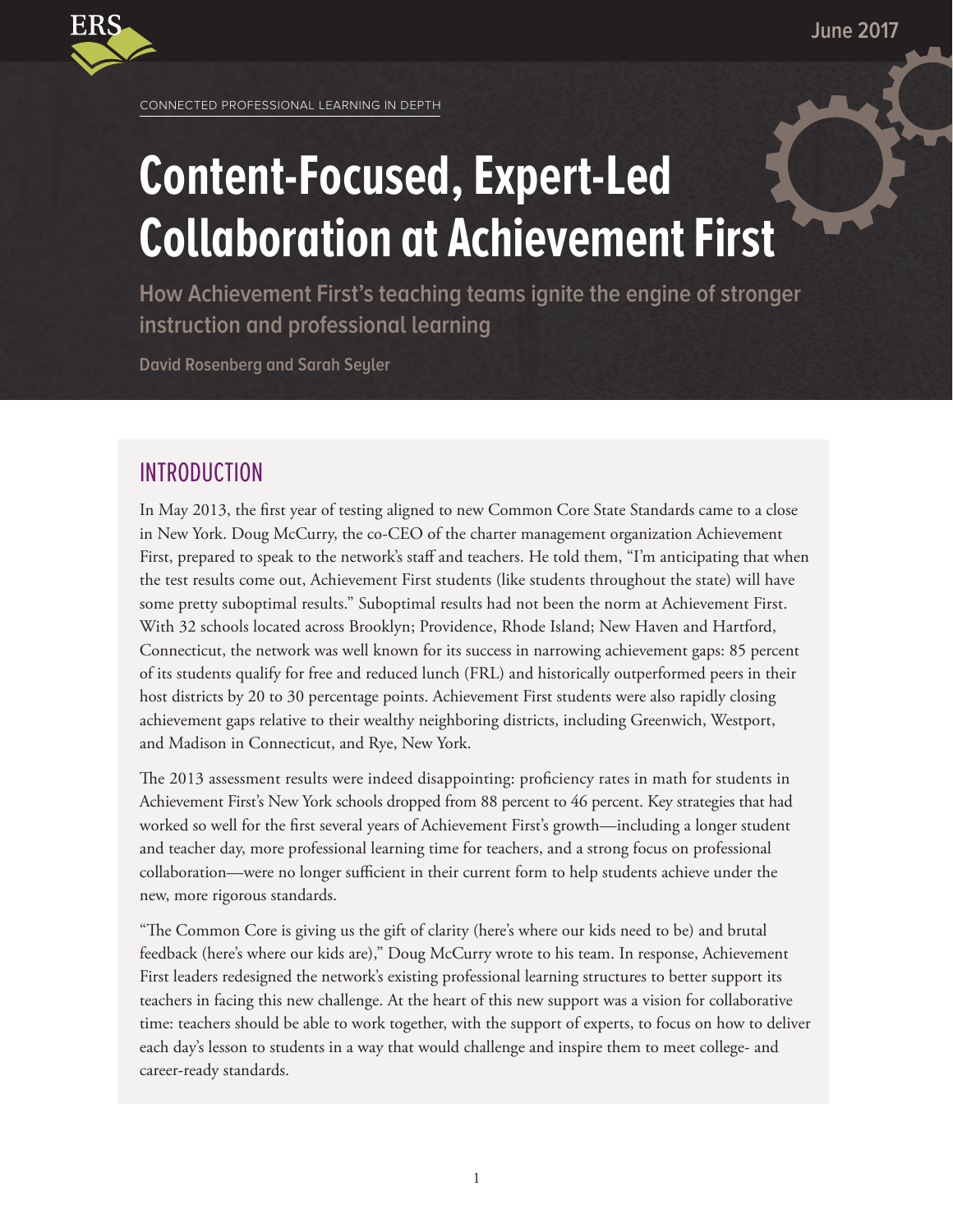In this case study, we will explore how Achievement First redesigned teacher collaboration as part of a broader shift to what we call "Connected Professional Learning." As we describe in our white paper, ["Igniting the Learning Engine: How School Systems Accelerate Teacher Effectiveness and Student](https://www.erstrategies.org/library/connected_professional_learning)  [Growth Through Connected Professional Learning,"](https://www.erstrategies.org/library/connected_professional_learning) professional learning should be connected to the work teachers do every day. Each individual element—curriculum, collaboration, and feedback integrates with one another as well as with the system's overall theory of action for how teachers improve and ultimately how students learn. Network leaders in Achievement First have done just that, beginning with a vision for what their students and teachers need to be successful. As a result, they built curriculum-focused collaboration into their daily work.

Remarkably, student proficiency at Achievement First schools has more than doubled since 2013. In the four years following its adoption of the Common Core, Achievement First's students are again outperforming their peers and closing achievement gaps, performing within four points of their neighbors in Rye, New York on the 2015 NY Math Capstone. For teacher collaboration to meet this new, higher bar, the network took the following steps:

- 1. Disseminated **clear guidance and tools** to support teaching teams in improving instruction
- 2. Organized **teaching teams** in direct support of instructional improvement
- 3. Provided **sufficient time** for teaching teams to engage in meaningful professional learning and to prepare for instruction
- 4. Assigned **instructional experts** who have the time and support they need to facilitate collaborative time
- 5. Fostered a **strong adult culture** that emphasizes a growth-oriented mindset and a willingness to collaborate

# 1. Disseminated **CLEAR GUIDANCE AND TOOLS** to support teaching teams in improving instruction.

Achievement First recognized that its teachers would need support to achieve this vision. The network chose not to prescribe exactly how teachers should spend their collaborative time; instead, network leaders created a wide set of materials for teachers to help them focus on how to deliver rigorous, standardsaligned instruction.

### Daily Lessons

In the past, Achievement First provided basic unit overviews and left the majority of daily lesson creation up to teachers. Now, however, the network has taken on the task of creating of **daily lessons**,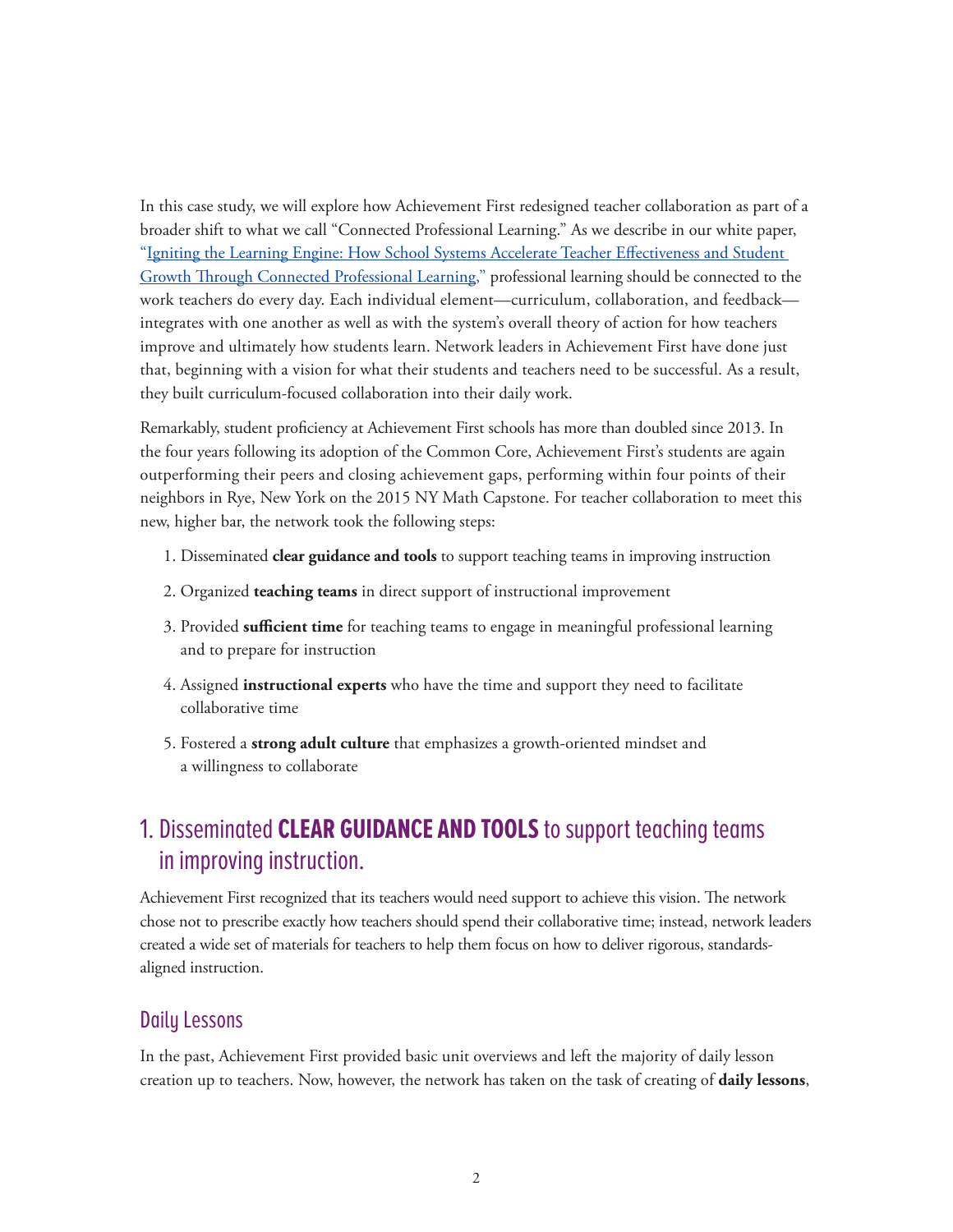which outline the day's specific objectives and connections to the Common Core standards as well as explicitly define the tasks, questions, and/or prompts teachers will use with their students. Because the network provides the *what*—high-quality, standards-aligned lesson plans—teachers are able to spend their time determining *how* to deliver them.

To create curricular materials, the network first invested in **Curriculum Fellows**, a part-time leadership role for teachers that offered a stipend in exchange for time spent writing or revising standards-aligned units and lessons. Achievement First created these roles in direct support of its shift to College and Career Ready Standards in 2012, initially employing over 150 Curriculum Fellows, whose stipends range from \$1,500 for initial unit-building to as much as \$8,000 to create daily materials. Achievement First also invested to ensure its materials were thoroughly vetted. The network offered \$2,000 stipends to 17 Teacher Testers, a separate role for classroom teachers to pilot and provide feedback on centrally-created materials, and sought the feedback of external reviewers (like the Dana Center, Success Academy, and Achievement Partners), which cost the network \$100,000- \$150,000 each year.

However, network leaders realized that to create a full suite of daily lessons they would need more in-house time and expertise than Curriculum Fellows alone could offer. As a result, Achievement First put more resources toward creating lessons at the system-wide level. The network now employs nine **Curriculum Development Specialists**, full-time employees dedicated to the creation and revision of these materials. To invest the \$800,000 needed to fund these positions, the network repurposed approximately \$250,000 from Curriculum Fellow stipends and deliberately left vacancies in other departments unfilled.

Teachers at Achievement First have embraced the materials, noting that by starting with the networkprovided lessons, they can use their time more effectively. "I have a lot more time to internalize lessons and actually effectively teach them," explained Najayra Rogers, a 5th year teacher at Achievement First Apollo Elementary School. The key to success is that network leaders built their curriculum in partnership with teachers and school leaders. There are many ways this happens: the Teacher Tester role offers teachers the chance to provide direct feedback on materials, and many Curriculum Development Specialists and Achievement Directors are former Achievement First teachers and school leaders.

"We'll continue to develop new daily lesson resources in consultation with teachers to avoid the problems that happen when people write lesson plans from cubicles with no input from the people who actually teach them. We think this will increase student achievement overall, and make teachers' jobs more sustainable."

— Gillette Eckler, Director of Academic Operations and Strategy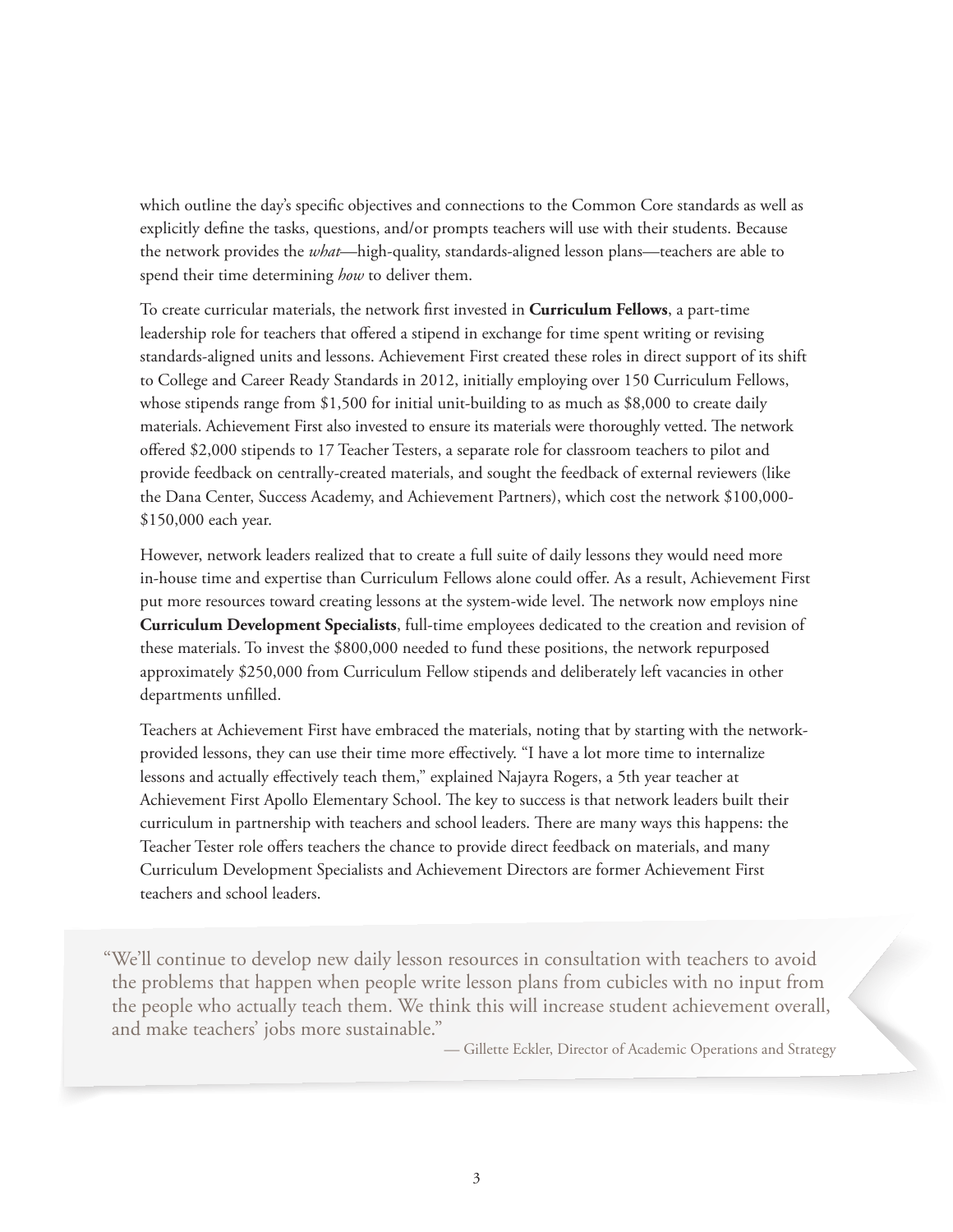### Unpacking the Lesson and Student Responses

To help teachers shift from spending time creating lessons towards deeply understanding and adapting them for their context, the network also created **Intellectual Preparation Protocols** (IPPs). An IPP is meant to help teachers engage in *practical* preparation, such as walking through the flow of a lesson, as well as *intellectual* preparation, in which teachers ground themselves in the big idea of a lesson. For example, an instructional expert might walk through a middle school math IPP with her team during collaborative planning time. She would ask the group, "What do we want kids to get out of this task?" Teachers would name the fundamental learning or understanding, and then connect their answers to concepts and skills students had learned in a prior year. This ensures that teachers truly understand the big idea as well as how it fits into the year over year trajectory of what students are learning.

The IPP also asks teachers to anticipate likely student misconceptions and create questions or supports to address them. This helps teachers think deeply about their lesson goals and proactively adjust their instruction to support them. Finally, teachers have an opportunity to practice their lesson, receiving feedback from a content expert and their fellow teachers. By walking through this process, teachers build a rigorous, thorough understanding of the lesson and have a concrete plan for how to deliver it.

Achievement First also refined and implemented **Looking at Student Work (LASW)** protocols-a well-established method to help teachers reflect and adjust their instruction based on gaps in students' work on a given academic standard. During a LASW session in one Achievement First middle school, teachers reviewed excerpts from a recent writing assignment that asked students to use evidence to support an assertion. After reviewing the excerpts, teachers identified that their students had difficulty choosing evidence that adequately supported the prompt. The Academic Dean helped teachers unpack the cause of this gap and brainstorm concrete action steps they could take to adjust their instruction; the teachers planned to return to the concept of unpacking and annotating a prompt so that students would understand what they were being asked and be better able to select evidence as a result.

### Student Data

Achievement First recognized that for teachers to make full use of the LASW protocol, they needed access to **timely, relevant, and easy-to-use student data** to identify opportunities to adjust their instruction. The network has invested roughly \$100,000 in a partnership with Illuminate, an online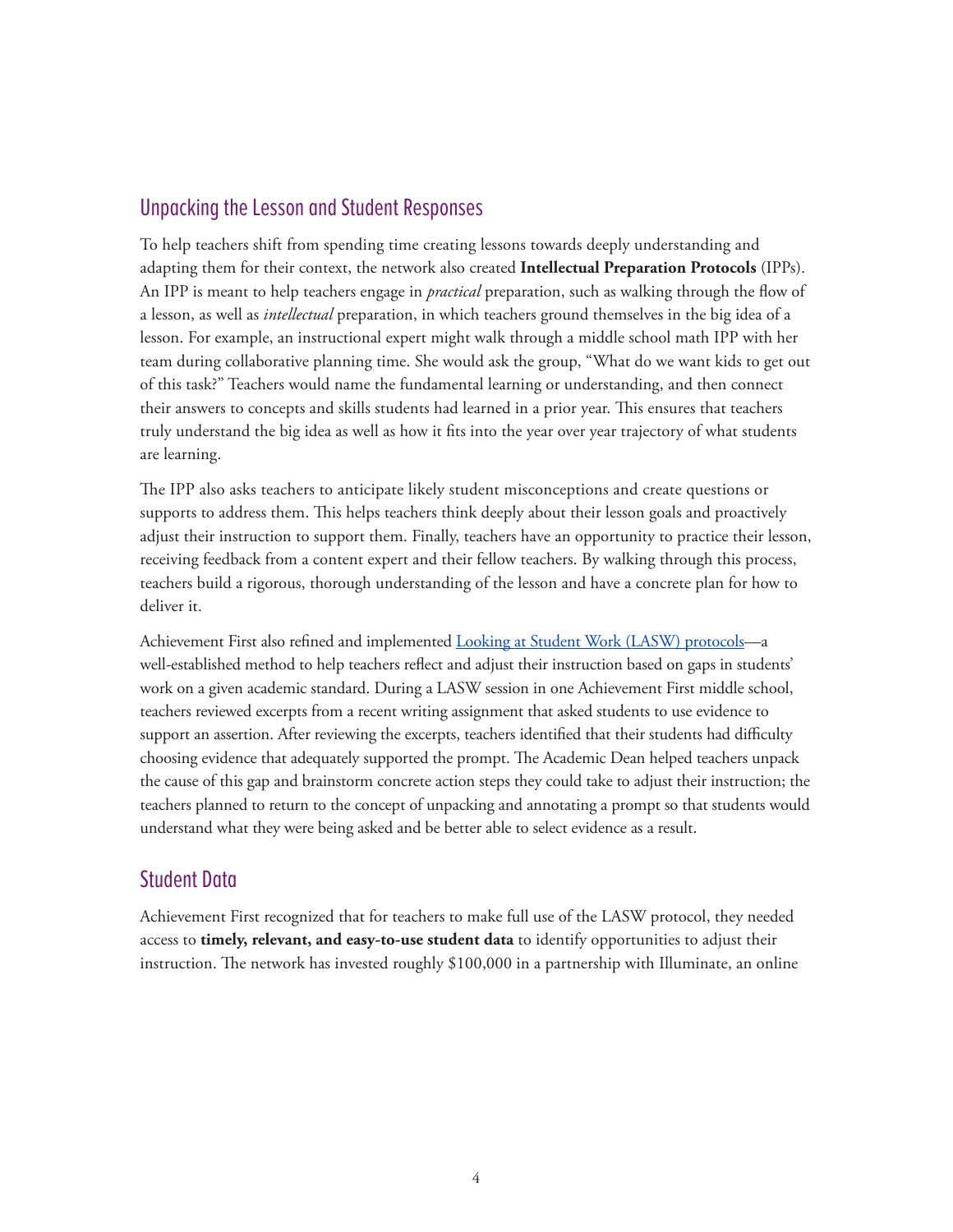platform that gives teachers access to comprehensive student data. Through Illuminate, teachers can quickly analyze student data by classroom, student, standard, or question, and use the results to adjust their instruction.

While these supports are provided by the network, Achievement First principals play a major role in adapting them and guiding their use in schools. Each Achievement First principal works with and coaches his or her Academic Deans on how to best use the materials to serve the unique needs of their teachers and students.

# 2. Organized **TEACHING TEAMS** in direct support of instructional improvement.

Achievement First did not simply encourage teachers to collaborate. Network leaders were explicit in defining the types of teams in which teachers should meet, connecting each team's design to their vision for the use of collaborative time. Achievement First organizes its teachers into **shared-content teams**, composed of teachers who share a common subject in adjacent grade levels, such as 5th and 6th grade English Language Arts teachers. In these teams teachers engage in the work of intellectual preparation and LASW. They may not all be teaching the exact same lesson plan at the same time, but they can focus on content-specific core skills or concepts that students build across grades. Achievement First principals are responsible for assigning teachers to each team, ensuring that teachers share as much content as possible and balancing expertise across teams.

While shared-content teams are the primary vehicle for improving instruction, Achievement First also organizes its teachers into **shared-student teams**, also known as grade-level teams, composed of teachers who share the same students, such as all 9th grade teachers. In these teams, teachers collaborate on how to structure interdisciplinary projects or activities or work to identify academic or behavioral interventions that need to be applied consistently throughout the day. Strong, vibrant school cultures are a core tenet of Achievement First's mission and vision; through shared-student teams, teachers work together to evolve and reinforce their school's unique culture. Principals engage deeply with the leaders of these teams, ensuring consistency and transparency as they work to shape culture.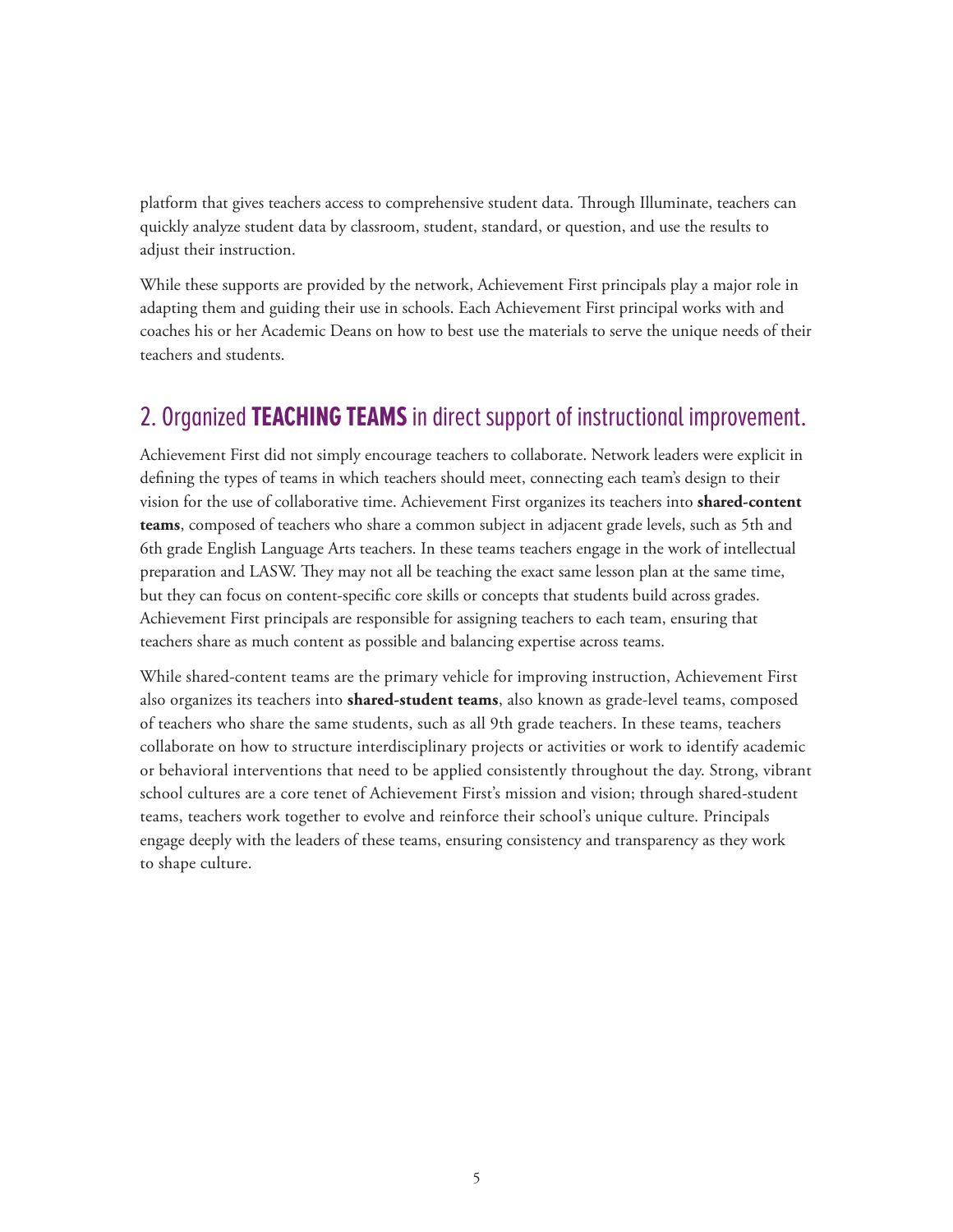# 3. Provided **SUFFICIENT TIME** for teachers and teaching teams to engage in meaningful professional learning and to prepare for instruction.

"We do spend more of teacher time on professional learning, but what has really propelled us forward has been evolving the use of this time."

—Dacia Toll, Co-CEO and President

In addition to defining the types of teams that should exist, Achievement First is clear in defining roughly how long they should meet. The charter network implemented a longer school day and year than most traditional school systems—about 1,900 annual teacher work hours (as specified in contracts and district policies), compared to about 1,400 in a sample of districts ERS has studied. This allows them to devote a significant portion of teacher hours to professional learning. But while *how much* time they have is important, it's equally important *how well* they use that time. Achievement First repurposed existing individual planning time to give more time for collaborative planning and organized school schedules to allow sufficient time for shared-content teams to meet. These are steps that any other school system can consider implementing, even if they are not able to expand time in quite the same way.

### Collaborative Time During the School Day

First, Achievement First ensured that any existing collaborative time in shared-content teams aligned to its new vision, and provided the protocols mentioned earlier. The network also increased time for **shared-content teams** from two hours to four hours each week. It is during this time that teachers and instructional experts walk through IPPs or LASW protocols. **Shared-student teams** meet for one hour each week to collaborate on academic or behavioral interventions that need to be applied consistently across classrooms. Finally, teachers also participate in 3.5 hours of schoolwide professional development each week. Achievement First principals have broad discretion over the use of this time based on the needs of their teachers. Typically, this time focuses on additional IPP and LASW; principals may also use this time to discuss school culture more broadly. See Figure 1 (next page) for an example of a typical Achievement First teacher schedule.

The network respects that teacher time is a precious and finite resource and deliberately attempted to repurpose existing time before adding to it. Achievement First re-purposed existing individual planning blocks to provide time for shared-content and shared-student teams to meet. Teachers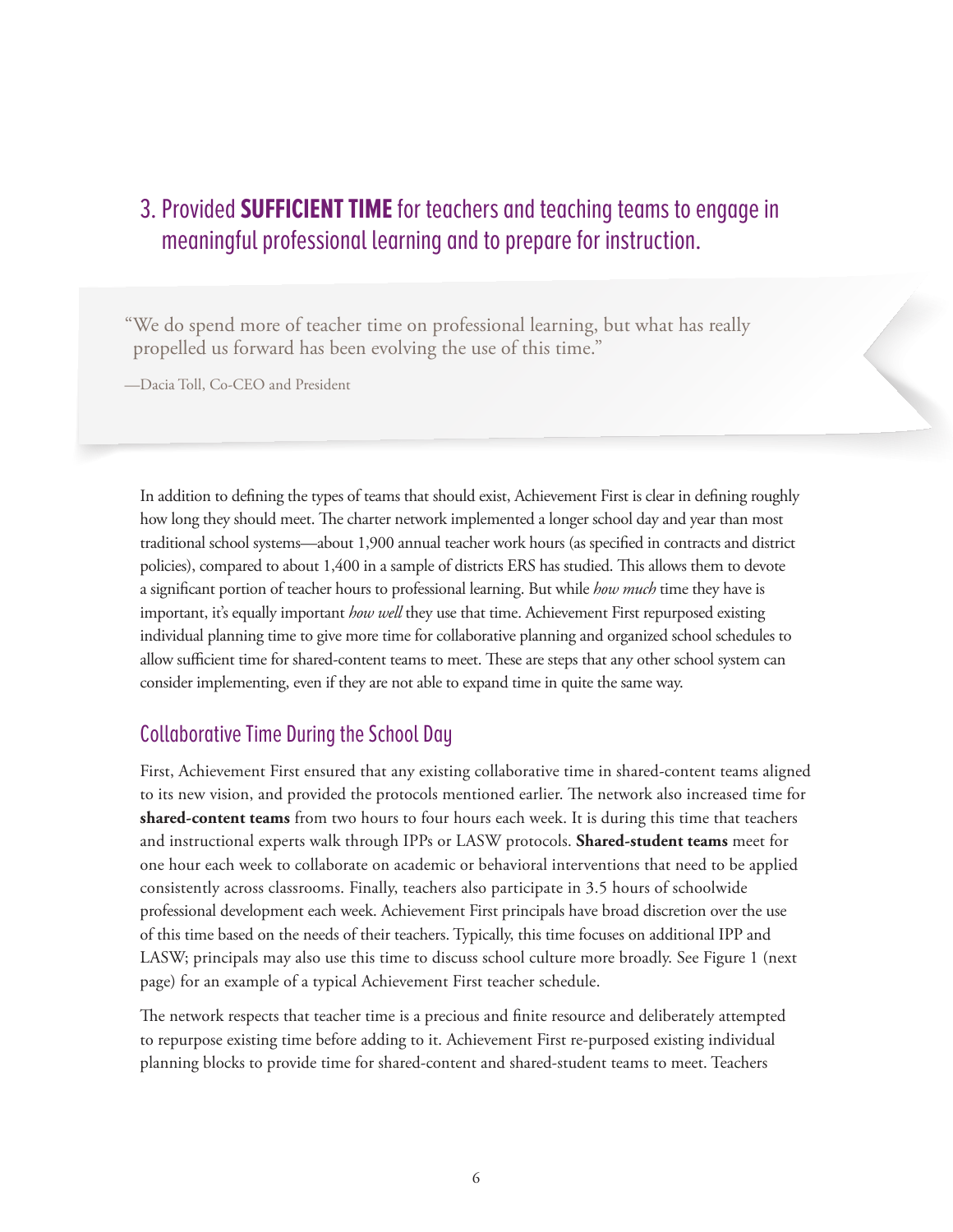|                | <b>Monday</b>                     | <b>Tuesday</b>         | Wednesday                          | <b>Thursday</b>        | <b>Friday</b>                      |
|----------------|-----------------------------------|------------------------|------------------------------------|------------------------|------------------------------------|
| 7:05-8:05 AM   | Teach                             | Teach                  | Teach                              | Teach                  | <b>Meet with</b><br>shared-content |
| $8:05-9:05$ AM | Teach                             | Teach                  | Teach                              | Teach                  | team                               |
| 9:05-10:05 AM  | Teach                             | Teach                  | Teach                              | Teach                  | Teach                              |
| 10:05-11:05 AM | Teach                             | Teach                  | Teach                              | Teach                  | Teach                              |
| 11:05-12:05 PM | Meet with shared-<br>student team | Individual<br>Planning | <b>Meet with</b><br>shared-content | Individual<br>Planning | Teach                              |
| 12:05-1:05 PM  | Coaching &<br>Observation         | Individual<br>Planning | team                               | Individual<br>Planning | <b>Duties</b>                      |
| 1:05-2:05 PM   | Individual<br>Planning            | Individual<br>Planning | Individual<br>Planning             | Individual<br>Planning |                                    |
| 2:05-3:05 PM   | <b>Duties</b>                     | <b>Duties</b>          | <b>Duties</b>                      | <b>Duties</b>          | Schoolwide<br>Professional         |
| 3:05-4:05 PM   | Teach                             | Teach                  | Teach                              | Teach                  | Development                        |
| 4:05-4:35 PM   | N/A                               | N/A                    | N/A                                | N/A                    |                                    |

#### FIGURE 1 EXAMPLE AF TEACHER SCHEDULE

typically had three hour-long blocks of independent planning time each day; now, one of those blocks each week is spent in time with shared-student teams, and two are spent with shared-content teams. The network also provides early release time for students on Fridays, which enables its weekly schoolwide professional development. Achievement First has pursued this strategy since the beginning, and it is a trade-off parents choose when enrolling their children in Achievement First schools. The network does not systematically provide any enrichment or programs for students during this time, but individual schools work with families to find affordable options.

While the network provides specific guidance on the lengths of time for which different teams should meet, principals have discretion over exactly how to build this time into their schools' schedules. Network leaders ensure principals are supported in this work, providing example schedules and thought partnership.

### Professional Learning Beyond the School Day

Achievement First also provides time for teacher professional learning beyond the typical school day, including data days, network-wide Days of Practice, new teacher training, and several days of professional development in August for all staff.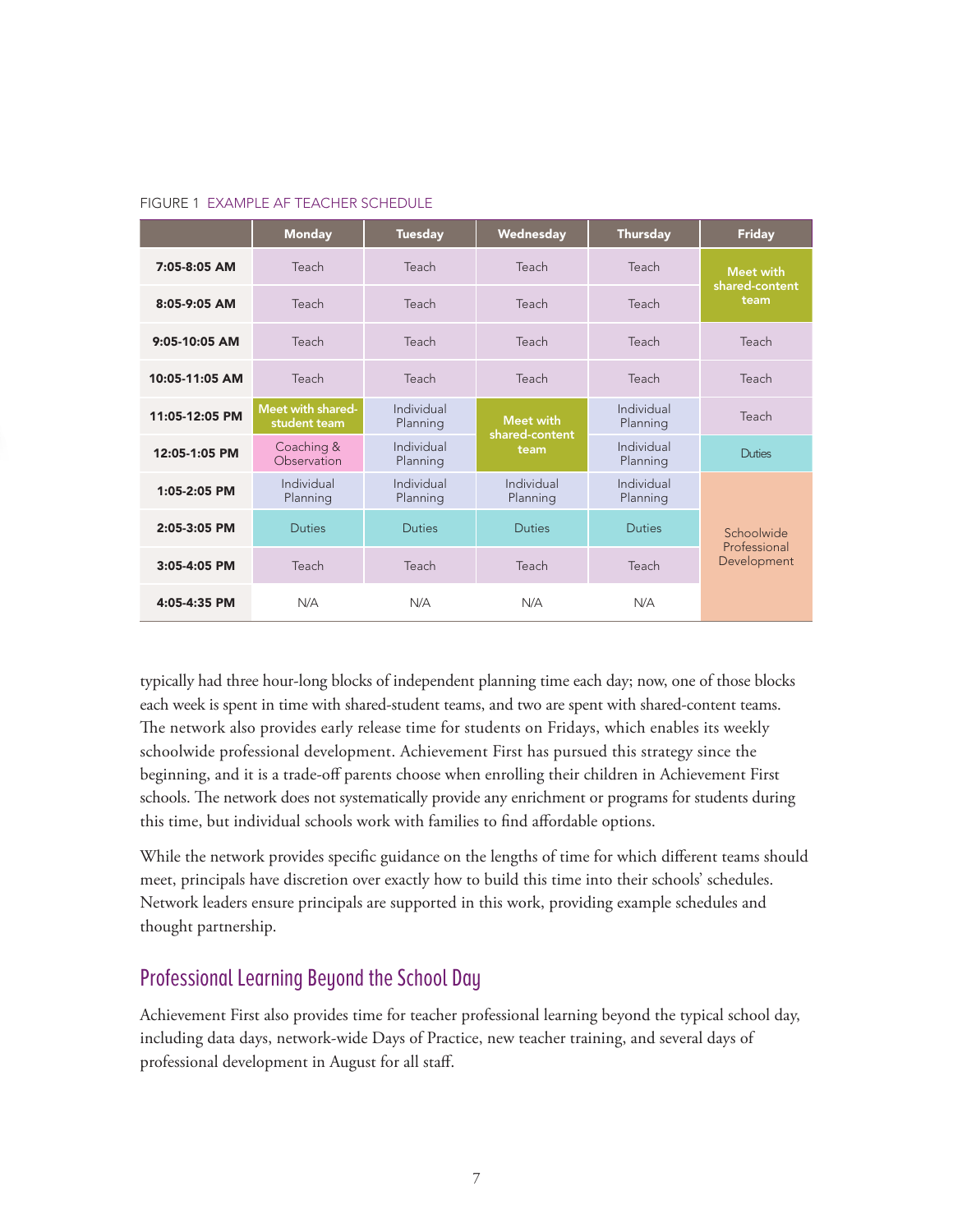**During Data Days** teachers and school leaders analyze the results of interim assessments and norm on how open-ended assessments will be scored. Together, they determine what changes need to be made to instruction, surfacing schoolwide trends that might be harder to identify during team Looking at Student Work sessions.

During network-wide **Days of Practice**, teachers from across the network come together to work on improving their instruction. Achievement First defines an overarching sequence for the year; for example, the first few weeks of the school year focus on building culture, while later weeks focus on improving instructional rigor, and final weeks may focus more deeply on preparing for end of year assessments. Days of Practice follow this arc, providing deeper support for teachers related to the particular focus of each quarter. Part of these days are dedicated to Achievement Directors and network-level content experts modeling the IPP. Achievement Directors walk through an example lesson with teachers of the same subject from multiple grades and schools; together, the teachers and experts practice taking apart the lesson and planning how to deliver it to students. Later in the day, teachers work in shared-content teams from their school to apply the same process to their own lessons. Principals also have dedicated time to work with their teachers on applying their new skills, ensuring that even network-provided professional learning is sensitive to the needs of a particular school.

Achievement First also provides significant **professional learning and new teacher training in August**. All of the network's teachers come together for five days to focus heavily on content and intellectual preparation. This provides teachers the opportunity to focus on what Common Corealigned instruction looks like, digging deeply into individual standards and watching videos of exemplary instruction. Teachers and leaders spend another seven days at individual school sites, providing additional time for intellectual preparation and focusing on school culture, schoolwide routines and procedures, and other planning for the new school year. The network's new teachers spend 10 additional days before the start of the school year to focus on lesson taxonomy, pedagogy, and classroom management. Because the network provides this time at the beginning of the year for teachers, they are better able to devote team and professional learning time throughout the year to content specifically.

|                                            | <b>Allotted Time</b>                                                          | Purpose                                                                                                               |
|--------------------------------------------|-------------------------------------------------------------------------------|-----------------------------------------------------------------------------------------------------------------------|
| Data Days                                  | 1 full day, every 6 weeks                                                     | Dedicated to grading and analyzing interim<br>assessment results                                                      |
| <b>Days of Practice</b>                    | 1 full day, every 6 weeks                                                     | Dedicated to helping teachers improve instruction                                                                     |
| August PD &<br><b>New Teacher Training</b> | 12 days for all teachers in August and<br>10 additional days for new teachers | Dedicated to aligning as a network on and preparing<br>teachers to execute rigorous, standards-aligned<br>instruction |

#### FIGURE 2 EXAMPLES OF TEACHER PROFESSIONAL LEARNING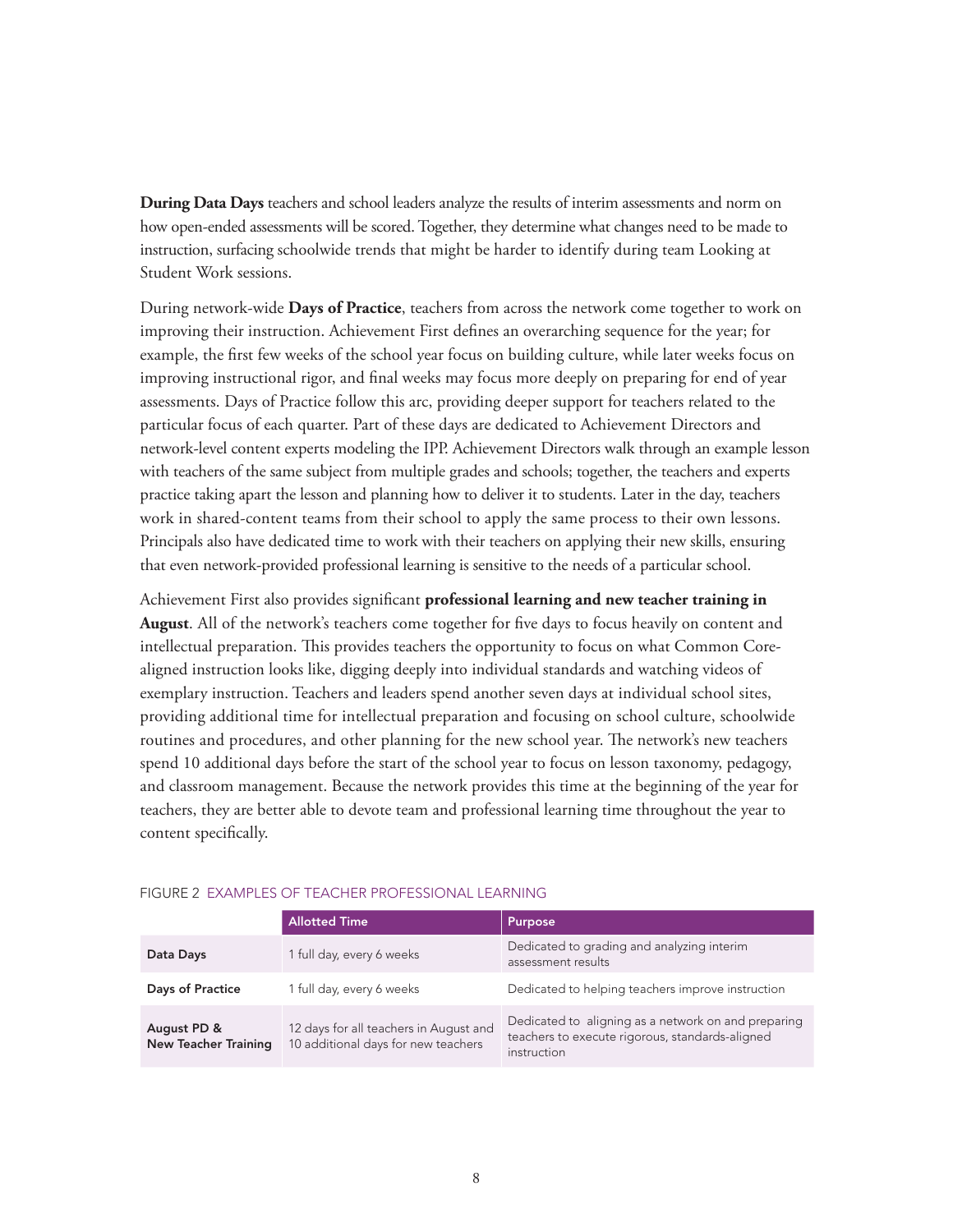These combined opportunities mean that Achievement First teachers spend about 45 percent of their annual teacher hours in collaborative and individual planning time and professional learning days. This aligns well with what researchers found when they looked at four high-performing school systems from around the world—on average, teachers spend 30 to 35 percent of their time outside of the classroom "working in teams to develop and improve lessons, observing and critiquing classes, and working with struggling students."1

# 4. Assigned **INSTRUCTIONAL EXPERTS** who have the time and support they need to facilitate collaborative planning time.

Achievement First recognized that to achieve the network's vision for collaborative time, teachers needed access to content-specific experts who are both deeply familiar with the relevant standards and curriculum as well as highly trained in how to facilitate collaborative time. This is a distributed leadership model, in which expert support is no longer limited to an individual principal or administrator. Achievement First ensures this expertise is available at multiple levels:

- 1. **Academic Deans:** Each Achievement First school has two Academic Deans—school-based content experts who work closely with teachers, which includes facilitating collaborative time. Academic Deans have deep content knowledge and are coached by Achievement Directors and Regional Superintendents to build and refine this expertise. Academic Deans facilitate time for shared-content teams, leading teachers through LASW and IPP. Academic Deans are not usually asked to take on the same range of responsibilities as a typical Assistant Principal would. Their role is primarily to support teachers through observation and coaching, facilitate collaborative time, and lead professional development; they spend little time on operations or student discipline. As a result, their compensation is typically lower than that of an AP, allowing Achievement First to hire more people into the position to ensure sufficient content expertise in schools.
- 2. **Teacher Leaders:** In each school, teachers have the opportunity to take on leadership roles for a \$2,000 stipend. Some teacher leaders serve as coaches, observing and providing feedback to their fellow teachers. Each grade-level team has a teacher leader who facilitates the team's time. A grade-level team leader also meets with his or her principal weekly or biweekly to connect the team's work to the school's overall vision and priorities. Each principal has discretion over the number of and selection of teacher leaders in his or her school. Most teachers simply receive the stipend for their time; in some cases, however, the leadership role requires that the teacher also have a reduced teaching load, which comes at an additional cost.

<sup>1.</sup> Jensen, B., Sonnemann, J., Roberts-Hull, K., and Hunter, A. *Beyond PD: Teacher Professional Learning in High-Performing Systems*. Washington, DC: National Center on Education and the Economy, 2016.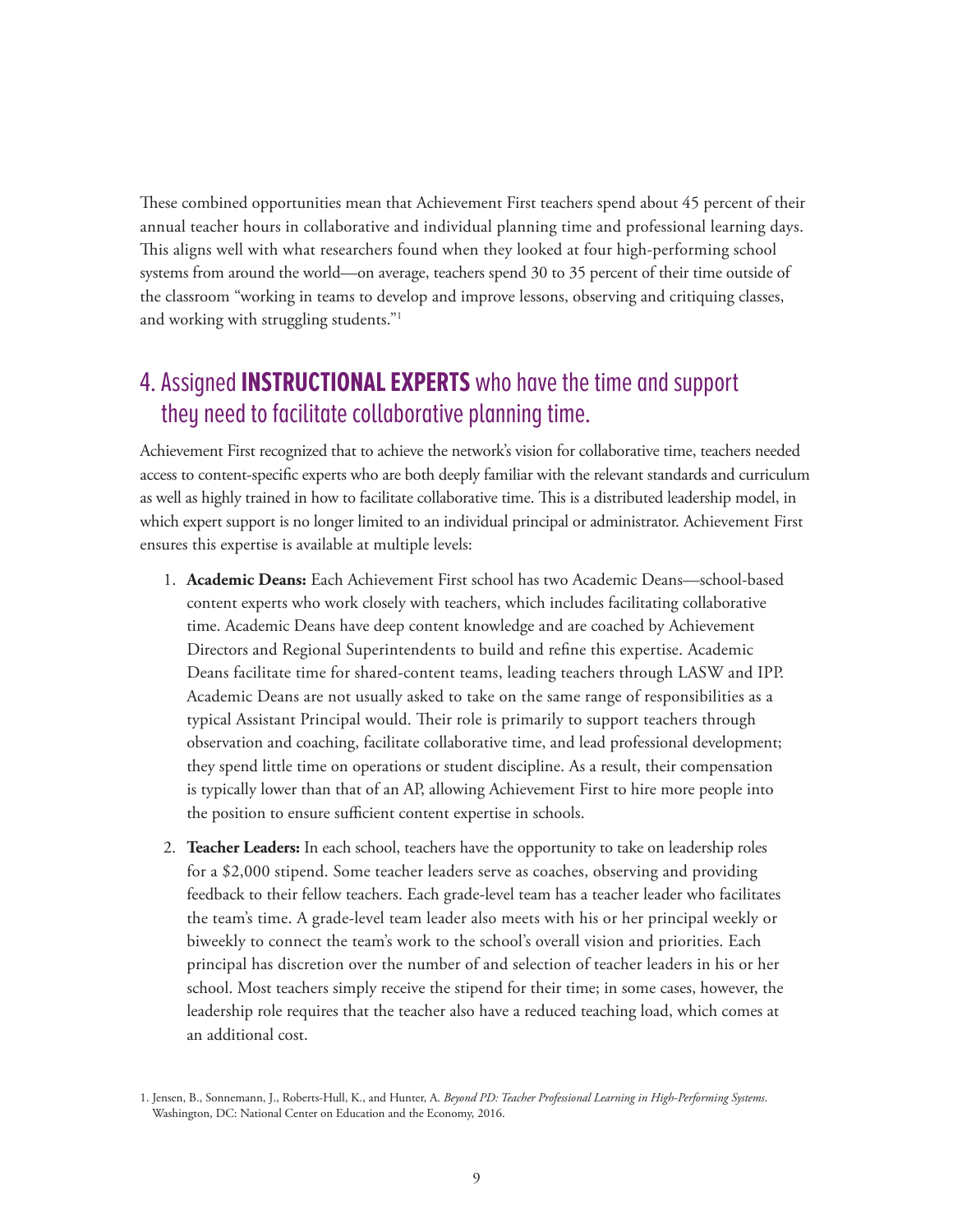- 3. **Curriculum Fellows:** As we mentioned earlier, teachers can also serve as Curriculum Fellows. In addition to creating standards-aligned curricular supports, Curriculum Fellows bring their deep knowledge of the content as they collaborate with their fellow teachers. Now that the network has shifted the task of lesson creation from Curriculum Fellows to Curriculum Development Specialists, Curriculum Fellows can spend less time preparing lessons and more time training and supporting their fellow teachers. Curriculum Fellows lead schoolwide professional development sessions that focus on "unit unpacking," in which teachers work together to understand a unit's standards and themes as well as how students will be assessed. Curriculum Fellows typically spend 15-20 hours each year in this role and receive a \$1,000 stipend. Achievement First teachers interested in becoming Curriculum Fellows apply for the role for a given subject, and that subject's Achievement Director makes the final selection.
- 4. **Achievement Directors:** At the network level, Achievement Directors are content-specific experts who shape curriculum and instruction across the network. Each Achievement Director focuses on a specific subject, such as math, English Language Arts, or social studies. Achievement Directors work with other network leaders to determine the systemwide vision for their subjects' curriculum and instruction and build and refine the curricula and assessments. Achievement Directors also plan and lead network-wide, content-focused professional development activities to support teachers in using these materials. Achievement First's 17 Achievement Directors each focus deeply on a particular subject and earn an average of \$98,000.



#### FIGURE 3 EXPERT SUPPORT IN ACHIEVEMENT FIRST

Achievement First has also made a significant investment to ensure that their content experts have the support *they* need to facilitate time well. The network emphasizes "having well-trained instructional leaders who know how to facilitate professional collaboration and learning because they've been explicitly trained on how to do this," explains Katie Capella, Director of Talent Development.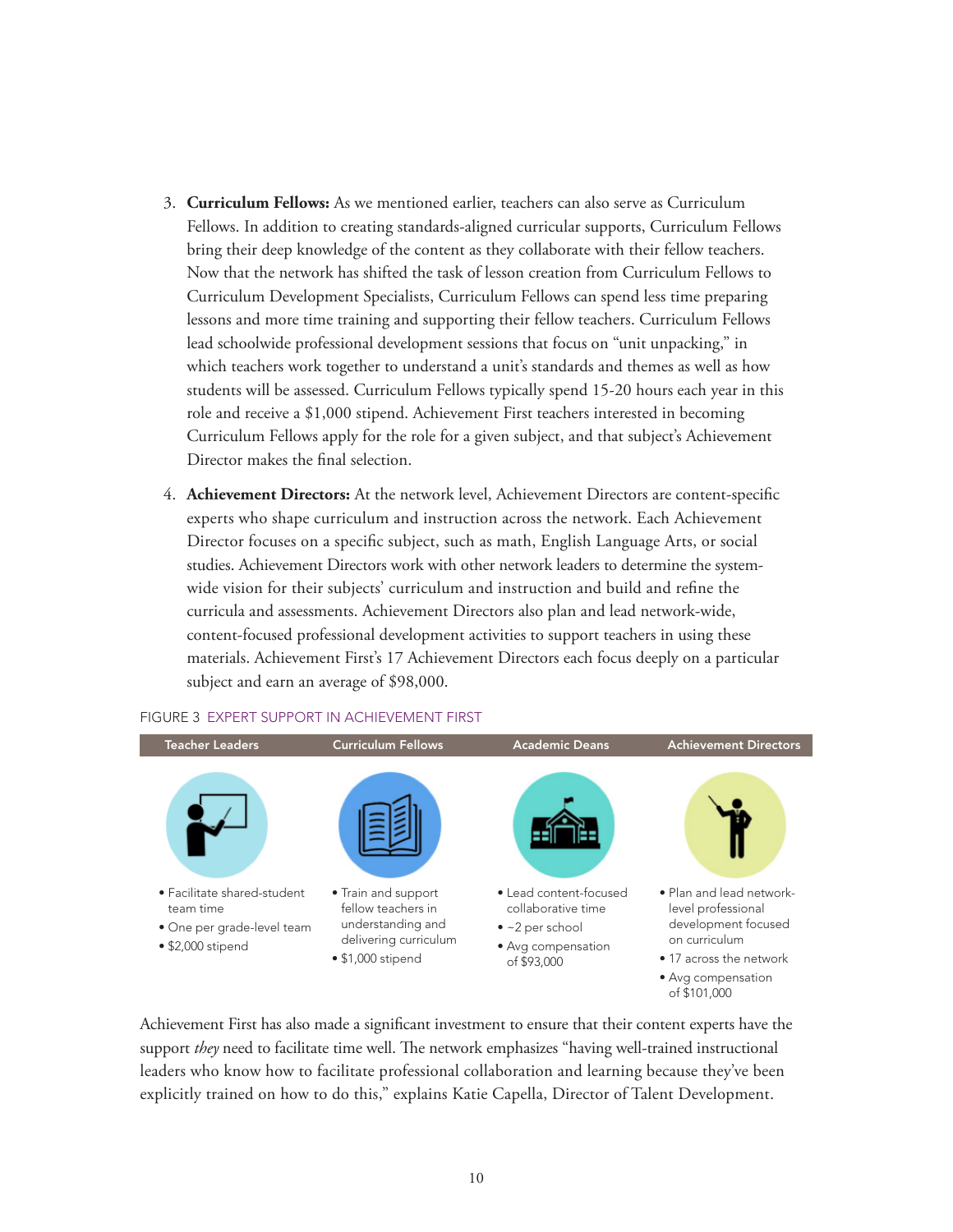Achievement First provides Curriculum Fellows with four release days each year, during which Fellows work intensively on building curriculum and receive real-time feedback from Achievement Directors.

Achievement First also holds a training every June for its principals and Academic Deans. This training specifically focuses on how to execute IPPs and LASW protocols, as well as how to hold teachers accountable for using them well. School leaders attend sessions that reinforce the relationship between the protocols and the network's instructional vision and that provide an opportunity to practice using them. One document from the training asks, "How will engaging in Step 1 of the Lesson-Level Intellectual Preparation Protocol drive successful student achievement outcomes in the math classroom?"

Achievement First's principals work closely with the content experts in their building. In addition to the June training, principals and Academic Deans also attend weekly regional trainings together. Principals observe and coach their Academic Deans as well, ensuring cohesive support for teachers from both roles. Achievement First principals also have discretion over selecting the teacher leaders in their buildings and share the responsibility of coaching them with their Academic Deans.

# 5. Fostered a **STRONG ADULT CULTURE** that emphasizes a growth-oriented mindset and a willingness to collaborate.

Culture has been a central focus for Achievement First's leaders since the network's inception. The network's mission is to provide equal educational opportunity for all children, to serve as proof points that systems *can* close achievement gaps, and to inspire broader reform in public education. Network leaders have worked deliberately to create a strong adult culture in which teachers and leaders work collaboratively to support this mission and improve instruction and student outcomes.

### Feedback

In Achievement First, commitment to continuous improvement starts at the top. Network leaders continually seek feedback from teachers and are responsive to this feedback. Teachers help refine the network-provided protocols and supports, such as giving feedback on the IPP or testing daily lesson materials. At the end of a network-wide Day of Practice, network leaders asked teachers for their thoughts on the day's structure and content. At the start of her session, an Achievement Director explained to teachers what she had heard in feedback from the network's previous Day of Practice and how she planned to address that feedback during their time together.

School leaders also model this behavior. Academic Deans are coached by their principals and Regional Superintendents, who often observe them in their work with teachers. At the end of a LASW-focused session in one Achievement First middle school, the Academic Dean prompted teachers for "pluses and deltas"—meaning, items to keep and items to change—related to her facilitation. By ensuring the theme of continuous improvement can be found at all levels, network leaders create a culture in which all staff feel comfortable adopting a growth mindset.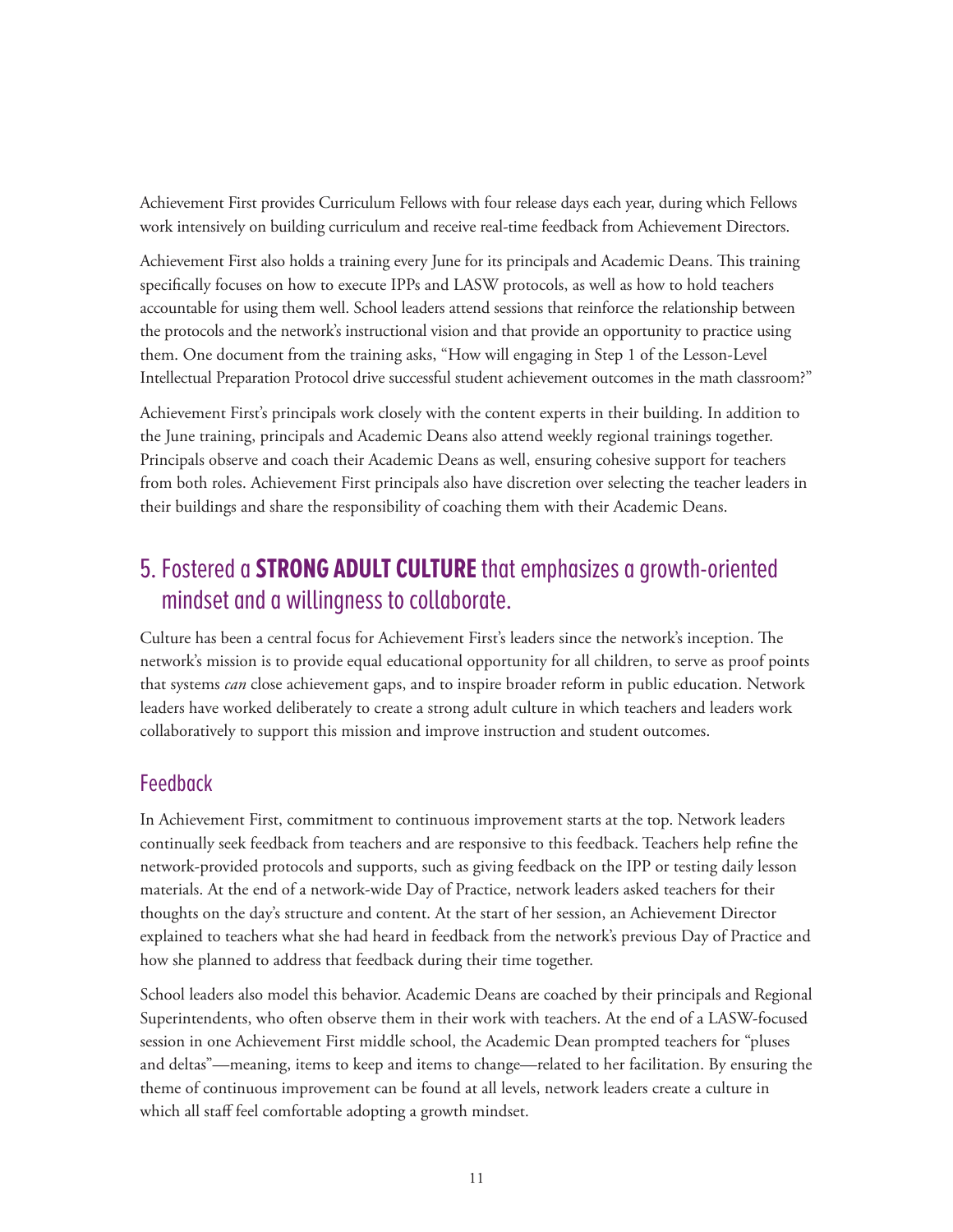The network's strong culture also plays out during collaborative time. During a LASW protocol in one Achievement First middle school, teachers were willing to disagree with one another, embodying the same norms of respect and listening they demand of their students in the classroom. They built off of one another's answers, challenged each other's assumptions, and spoke candidly about their perceived areas of weakness in their own practice, soliciting suggestions and ideas for improvement.

As in most systems, each Achievement First principal is responsible for shaping the unique culture in his or her building. Each school reinforces the network's core values of respect, enthusiasm, achievement, citizenship, and hard work, and the principal translates those values into behavior and schoolwide expectations. Principals meet with the leaders of shared-student teams to ensure a connection between the school's culture and the day-to-day of classroom instruction. Principals also spend time during schoolwide Friday PD to discuss school culture with all teachers.

When the network came together in its Day of Practice, President and co-CEO Dacia Toll opened the day by underscoring the importance of Achievement First teachers' work, highlighting achievements made by the network's students and the teachers' roles in enabling those achievements. She explained how the topics and conversations of that Day of Practice would support this work, so teachers understood this was not an isolated development day; rather, it was an opportunity for them to work with network leaders to further their practice and deliver the strongest possible instruction to their students. Network leaders also prompted teachers to cite what they were grateful for in their practice, connecting the challenge of their work to its joys and triumphs.

#### FIGURE 4 "GRATITUDE SLIPS" FROM AN ACHIEVEMENT FIRST DAY OF PRACTICE

"I am grateful to all of my teammates that I get to work with on a daily basis to help us drive high student achievement. They all work so hard and bring so much joy to our children and I'm grateful that I am a part of such a strong, well-balanced team."

> —a teacher at Achievement First East NY Middle School

"I am grateful that I feel so incredibly supported by my coach and leadership team at our school. They have my back and my development in mind always. The people I work with are selfless, caring, and real. They make it easy to come to work every day!"

> —a teacher at Achievement First Bushwick Middle School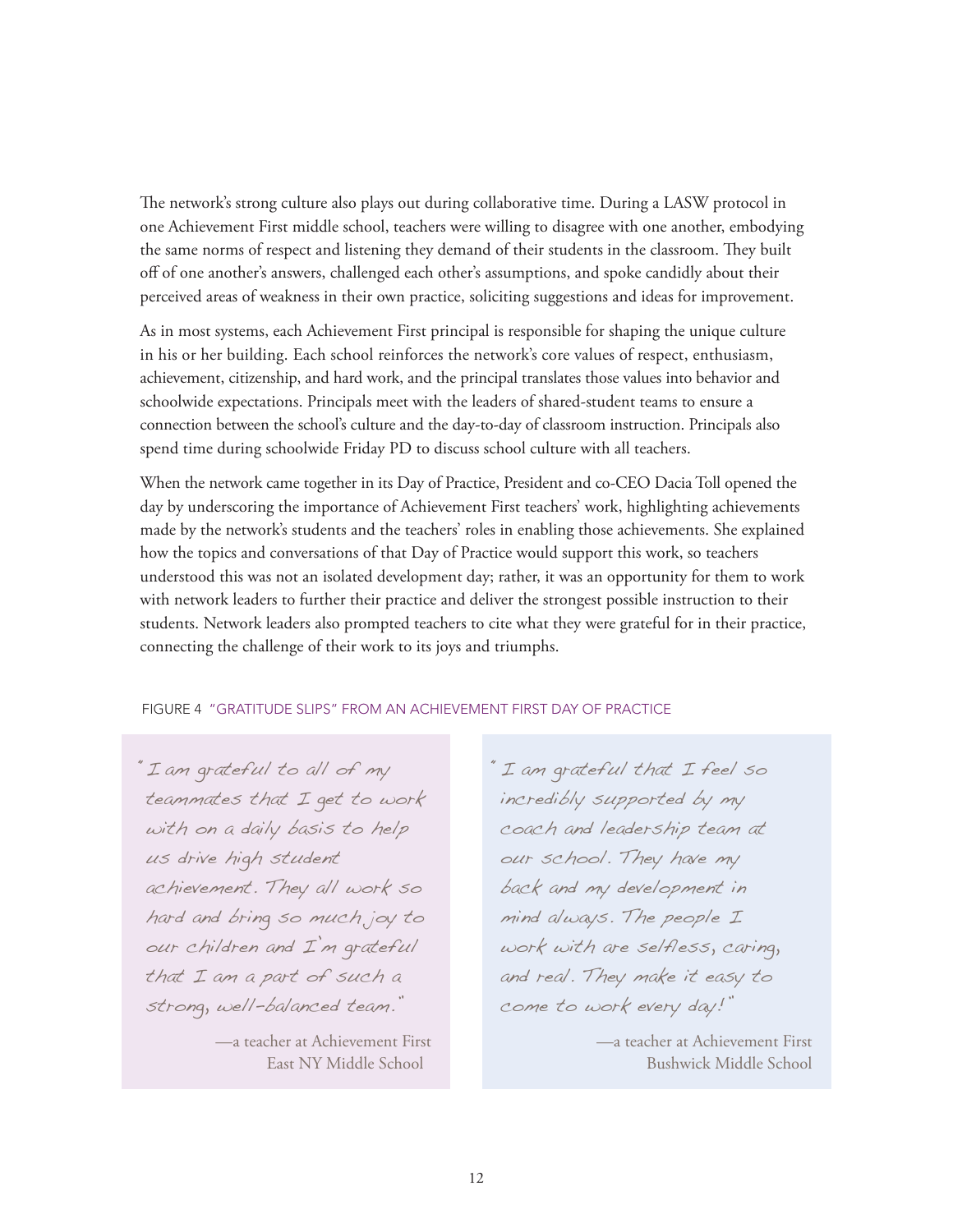Achievement First's culture both enables and is supported by the shifts we have described. Because teachers have adopted a growth mindset, they understand the value of Achievement First's approach to professional learning; while network leaders' investment in time for professional learning signals its importance to teachers. Achievement First did not build a culture overnight; it took time, perseverance, and patience. However, network leaders ensured that the culture in which it invested was consistent with its overall mission, the needs of its teachers, and ultimately its vision for teacher time.

### REORGANIZING RESOURCES IN SUPPORT OF COLLABORATION

Achievement First uses resources—people, time, and money—in deliberate ways to support this strategic approach to professional learning. System leaders dedicated approximately \$2 million in short-term funding to create standards-aligned curricula and add professional learning time shortly after adopting new standards. They now invest in an ongoing, annual basis largely in instructional materials as well as network-level staff to create and revise collaboration and planning tools like Intellectual Preparation Protocols. System leaders repurposed funding—from filling vacancies in other departments to new network-level positions, specifically Curriculum Development Specialists.

Achievement First's deliberate investment in teacher and expert time enables its highly effective collaboration as well. Of the nearly \$25 million that Achievement First dedicates to professional learning every year, roughly \$16 million—or 65 percent—goes to teacher time alone. This time is built into a teacher's regular week and year, and thus does not reflect a direct expense to the network above and beyond its compensation to teachers.

Achievement First's **workforce composition** made this type of investment in teacher collaboration both easier and more important. Achievement First is a fairly young network, established in 2003, and a number of its individual schools are even younger. Most Achievement First teachers are in their first 10 years of teaching.<sup>2</sup> So, while the network offers a higher starting salary than its peer districts and opportunities to earn more through career and compensation pathways, its young workforce means it maintains a lower average teacher salary. As a result, Achievement First is able to extend its teacher day and year at a lower cost than a district with a greater share of veteran teachers and/or higher average compensation.

The network has used its **flexibility over teacher time** to provide seven times more professional learning time for teachers when compared to a typical urban district. Achievement First's teachers spend over half of their time outside of the classroom, devoting more time to professional learning activities. Because of the longer day and year, however, this investment does not come at the expense of the *total* amount of instructional time for students.

<sup>2.</sup> Achievement First retained 74 percent of its teachers in 2015-16 and is focusing on increasing that rate through its commitment to adult culture and professional development. Through its Teacher Career Pathway, Achievement First is working to retain its most effective and experienced teachers; thus far, the network retains 87 percent of its distinguished and master teachers, the highest stages of Achievement First's Career Pathway, a higher rate than any other group in the network.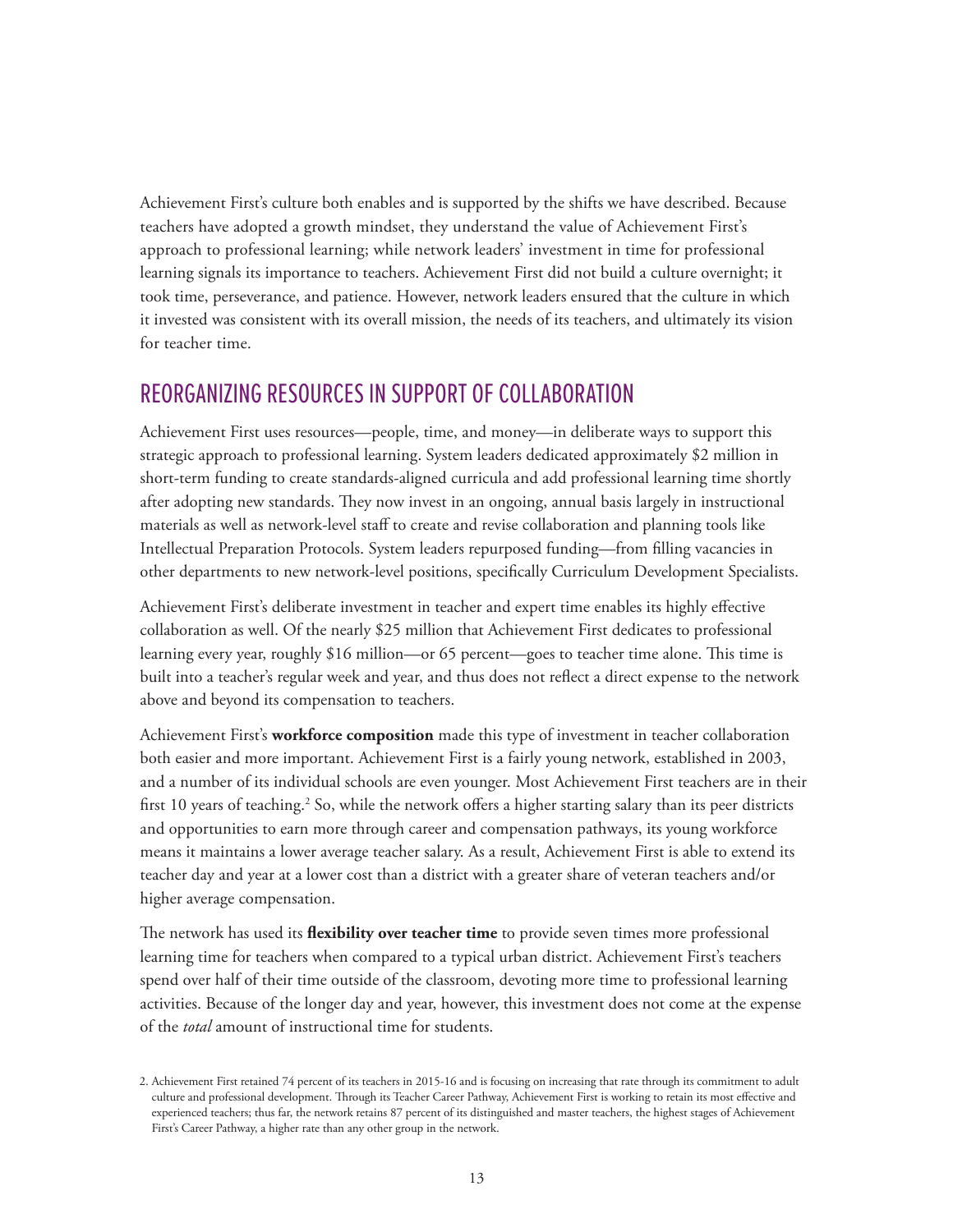#### FIGURE 5 SUMMARY OF INVESTMENTS IN PROFESSIONAL LEARNING

| <b>Investment</b>                                                                                                            | Cost (in \$) | Cost (as % of Budget) |  |
|------------------------------------------------------------------------------------------------------------------------------|--------------|-----------------------|--|
| Provide curricular materials and guidance to support teacher teams.                                                          |              |                       |  |
| <b>Start-Up Costs</b>                                                                                                        |              |                       |  |
| Initial professional development on Common Core for teachers, principals,<br>and Academic Deans                              | \$1,691,000  |                       |  |
| External review of curricula                                                                                                 | \$405,000    |                       |  |
| Subtotal                                                                                                                     | \$2,096,000  |                       |  |
| <b>Ongoing Annual Costs</b>                                                                                                  |              |                       |  |
| Instructional Materials-Textbooks                                                                                            | \$1,666,000  | 0.9%                  |  |
| Network-level staff time spent reviewing curriculum & assessments and<br>developing & revising protocols                     | \$918,000    | 0.5%                  |  |
| <b>Curriculum Development Specialists</b>                                                                                    | \$720,000    | 0.4%                  |  |
| Instructional Materials-Assessments                                                                                          | \$432,000    | 0.2%                  |  |
| Curriculum Fellows                                                                                                           | \$225,000    | 0.1%                  |  |
| Network-level staff time spent providing student data                                                                        | \$161,000    | 0.1%                  |  |
| Illuminate data system                                                                                                       | \$98,000     | 0.1%                  |  |
| Subtotal                                                                                                                     | \$4,220,000  | 2.3%                  |  |
| <b>Total</b>                                                                                                                 | \$6,316,000  |                       |  |
| Provide sufficient time for teaching teams to engage in meaningful professional learning and<br>preparation for instruction. |              |                       |  |
| <b>Ongoing Annual Costs</b>                                                                                                  |              |                       |  |
| Teacher time spent in weekly collaborative planning                                                                          | \$5,517,000  | 3.3%                  |  |

| Total                                      | \$16,084,000 | 9.9% |
|--------------------------------------------|--------------|------|
| Teacher time spent in New Teacher Training | \$800,000    | 0.5% |
| Teacher time spent in Days of Practice     | \$1,074,000  | 0.7% |
| Teacher time spent in Data Days            | \$1,610,000  | 1.0% |
| Teacher time spent in August PD            | \$3,221,000  | 2.0% |
| Teacher time spent in Friday afternoon PD  | \$3,862,000  | 2.3% |
|                                            |              |      |

### Assign instructional experts who have the time and support they need to facilitate collaborative time.

| <b>Ongoing Annual Costs</b>                                                |              |       |
|----------------------------------------------------------------------------|--------------|-------|
| Training and support for principals & Academic Deans                       | \$2,032,000  | 1.1%  |
| Academic Dean time spent preparing for and leading collaborative planning  | \$1,290,000  | 0.7%  |
| Teacher leader time spent preparing for and leading collaborative planning | \$910,000    | 0.5%  |
| Teacher leader stipends to lead collaborative planning                     | \$279,000    | 0.2%  |
| <b>Total</b>                                                               | \$4,511,000  | 2.5%  |
|                                                                            |              |       |
| <b>Total Start-Up Costs</b>                                                | \$2,096,000  |       |
| <b>Total Ongoing Costs</b>                                                 | \$24,815,000 | 14.6% |
| <b>Total Resource Investment</b>                                           | \$26,911,000 | 15.9% |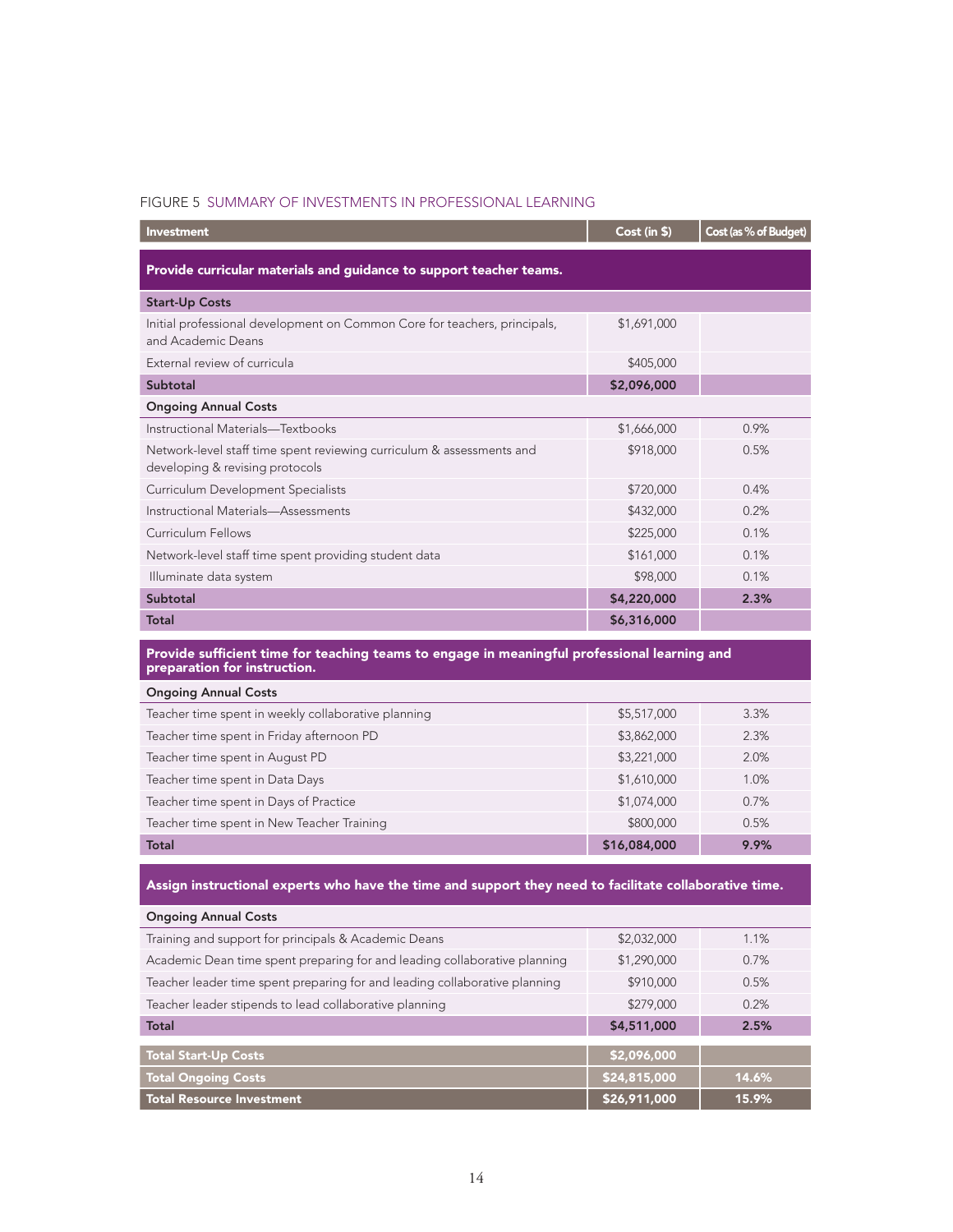Achievement First's flexibility over teacher time does not exempt the network from **careful resource tradeoffs**. System leaders respect that teacher time is a finite resource and know that excessive hours comes with the risk of teacher burnout and the costs associated with higher turnover. As a result, Achievement First has taken deliberate steps to mitigate these risks. Whenever possible, time is first repurposed rather than added on top of a teacher's already full schedule. When school and system leaders recognized that teachers needed to spend more time on intellectual preparation for lessons, they deliberately reduced the amount of time teachers needed to spend on basic lesson creation. In addition, a key benefit of real-time coaching during observations is that it reduces the amount of time teachers would normally spend in formal debriefs discussing what could or should have gone differently.

Outside of teacher time, other resource tradeoffs were also made to facilitate the shifts described above. When network leaders decided to centralize the creation of daily lesson resources, they reduced their investment in Curriculum Fellows and eliminated other network-based staff positions to fund the new full-time Curriculum Development Specialist roles. In the past, Achievement First built a custom data system known as Athena; however, when they discovered Athena was not sufficiently providing teachers easy access to student data, network leaders redirected their investment in Athena to their new partnership with Illuminate.

| <b>Context</b>                                                       | <b>Choice</b>                                                                                           | Impact                                                                                                                |
|----------------------------------------------------------------------|---------------------------------------------------------------------------------------------------------|-----------------------------------------------------------------------------------------------------------------------|
| College and Career Ready Standards<br>raised the bar for instruction | Created curriculum in-house, at the<br>network-level                                                    | Teachers can focus on intellectual<br>preparation of existing high-quality<br>lessons, not creating them from scratch |
| Largely early career workforce;<br>needs support                     | Introduced tools like the Intellectual<br>Preparation Protocol and Looking at<br>Student Work protocols | All teachers work together to deeply<br>understand and prepare for lessons,<br>respond to student work                |
| Few constraints over time;<br>longer school day                      | Repurpose general or individual<br>planning time to collaborative,<br>curricula-focused planning time   | Devoted sufficient time to<br>professional learning by making<br>use of available resources                           |

#### FIGURE 6 IMPORTANT FEATURES OF ACHIEVEMENT FIRST'S APPROACH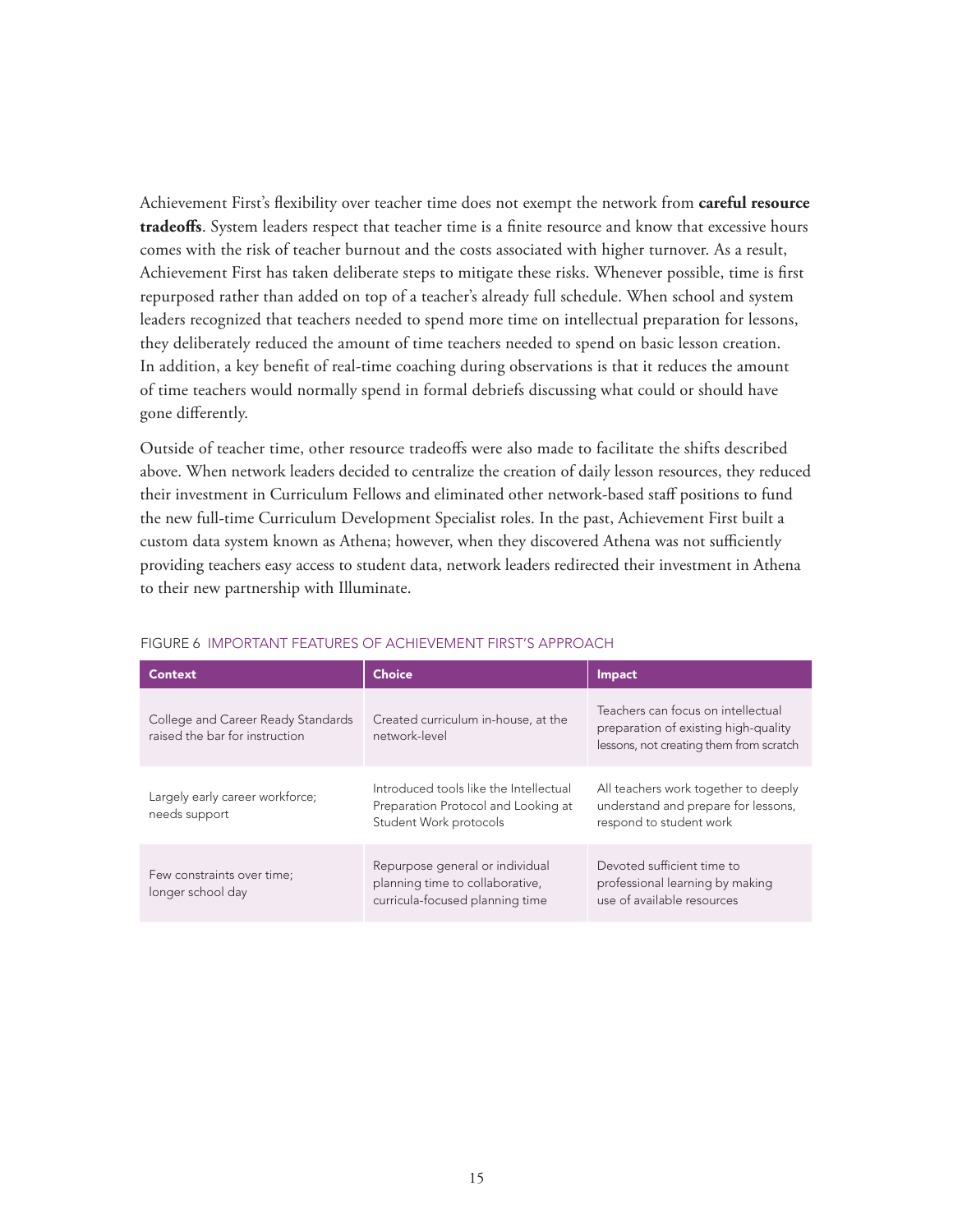# LESSONS FOR OTHER SCHOOL SYSTEMS

An extraordinary amount of hard work on the part of educators and students made it possible to redesign professional learning and achieve impressive gains in student proficiency. This work was directly facilitated through highly strategic decisions at the system-level. These decisions and lessons learned are applicable across a variety of contexts. Some takeaways for other school systems include:

- • Achievement First began by **tailoring its strategy to the needs of its workforce**. Network leaders recognize that their workforce consists of less experienced teachers, who as a result have unique needs and require considerable support.
- • Because the network places such a **strong emphasis on values and norms**, it fosters a strong, positive and collaborative culture. Teachers are willing to take on significantly more professional learning time during the week and year because they value input from their peers, actively seek out feedback from experts, and are highly invested in continuously improving their own and each other's instruction. This culture both supports and becomes stronger through effective collaboration.
- • Achievement First also embeds **co-creation and shared accountability** in its approach to professional learning. Network leaders build and implement professional learning strategy in partnership with teachers and school leaders. Achievement First also creates opportunities for teachers and school leaders to own and shape elements of professional learning. Furthermore, while network leaders provide teachers and school leaders with significant support to ensure they are set up to deliver and participate in high-quality professional learning and collaboration, they also hold them accountable for doing so. One way Achievement First ensures this shared accountability is through its organizational structure; teachers receive feedback from their principals and Academic Deans, who are in turn held accountable by regional superintendents, who are held accountable by Superintendent and co-CEO Doug McCurry. Additionally, high quality implementation of IPP, LASW, and practice-based PD are the very dimensions by which Achievement First evaluates its school leaders.
- Finally, Achievement First ensures it has structures in place to reflect, adjust, and pursue **continuous improvement**. The network does this both informally, frequently seeking feedback in interactions with teachers and school leaders, as well as formally. Achievement First uses sophisticated data systems, including Illuminate for student data and Platinum, its teacher evaluation data system, but the network also engages in deliberate cycles of inquiry and directly incorporates teacher and school leader feedback into strategy moving forward.

To meet the needs they identified in 2013, leaders in Achievement First leveraged existing strengths to create a coherent, connected professional learning system deeply embedded in teachers' day-to-day work and rooted in the needs of teachers and students. Other school systems can learn from these powerful approaches to "Connected Professional Learning."